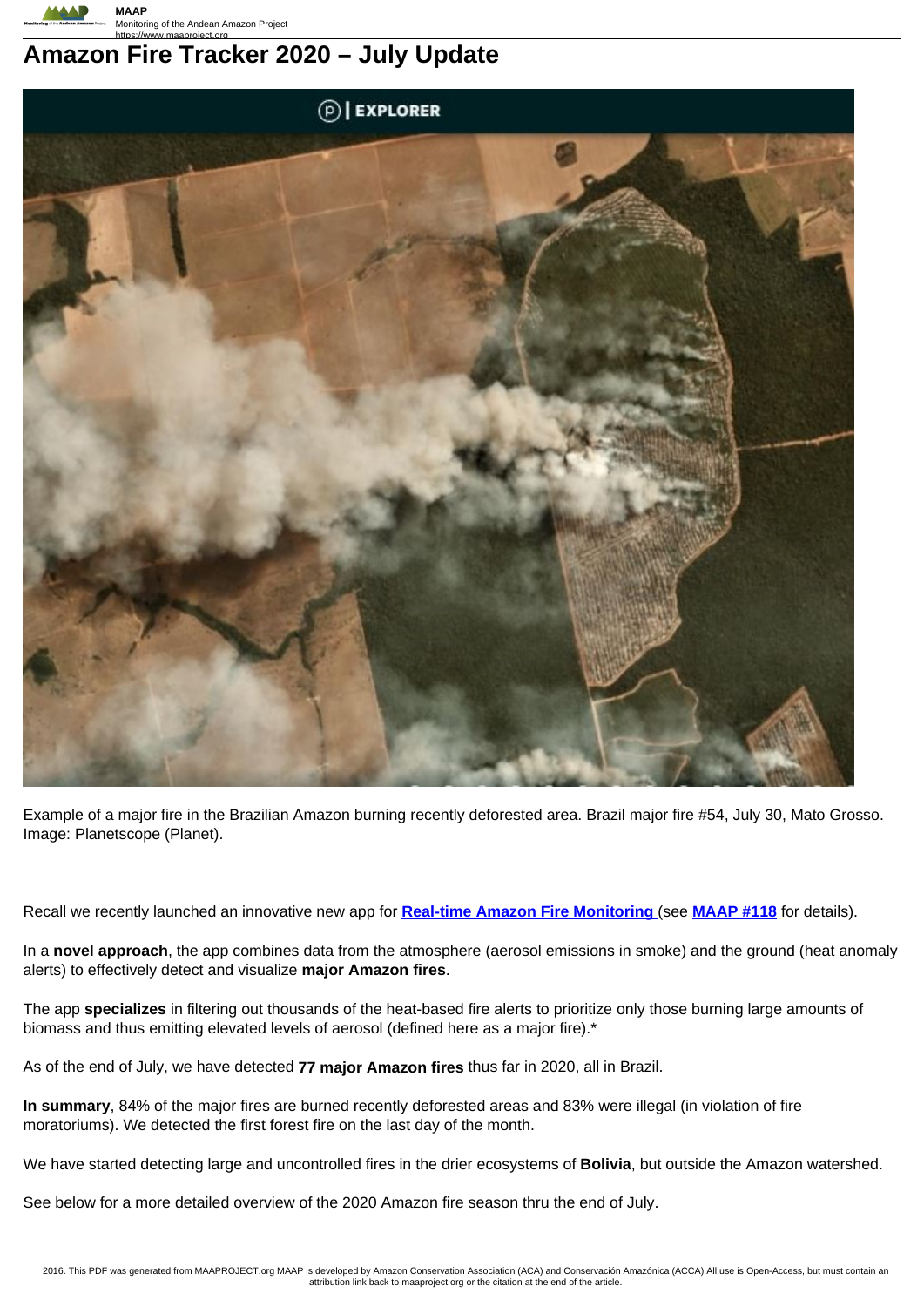

#### **ะv Results**

The **Base Map** is a screen shot of the app's "**Major Amazon Fires 2020**" layer.



Base Map. Screen shot of the app's "Major Amazon Fires 2020" layer.

As noted above, we have detected **77 major Amazon fires** thus far in 2020, all in Brazil.

The first major fire was detected on May 28 in the state of **Mato Grosso** in southeastern Brazilian Amazon (see **MAAP #118**). This event was followed by 12 major fires in June, all in Mato Grosso (see Fire Tracker #12).

The number of major fires in Mato Grosso decreased in July, suggesting the state's new fire moratorium (starting July 1) may be working.

Starting in mid-July, the major fire activity shifted to the surrounding Brazilian states of **Amazonas, Rondônia and Pará**. This shift coincided with national fire moratorium (starting July 15), indicating it has not been as effective.

Overall, most of the major fires (**83%**) appear to be **illegal** as they violate the state and national government mandated fire moratoriums established in July.

Importantly, most of the major fires (**84%**) have burned **recently deforested areas** (deforested 2018-20) covering 108,000 acres (44,000 hectares). See MAAP #113 for more on this important point in regards to the 2019 fires.

We detected the first **forest fire** on the last day of the month. It burned 388 acres (157 hectares).

The other major fires have been in older cattle or agricultural areas (deforested pre 2018).

We have started detecting large and uncontrolled fires in the drier ecosystems of **Bolivia**, but outside the Amazon watershed.

#### **Key Examples of 2020 Fires**

Overall our key finding is that most major Brazilian Amazon fires are burning recently deforested areas, and not raging forest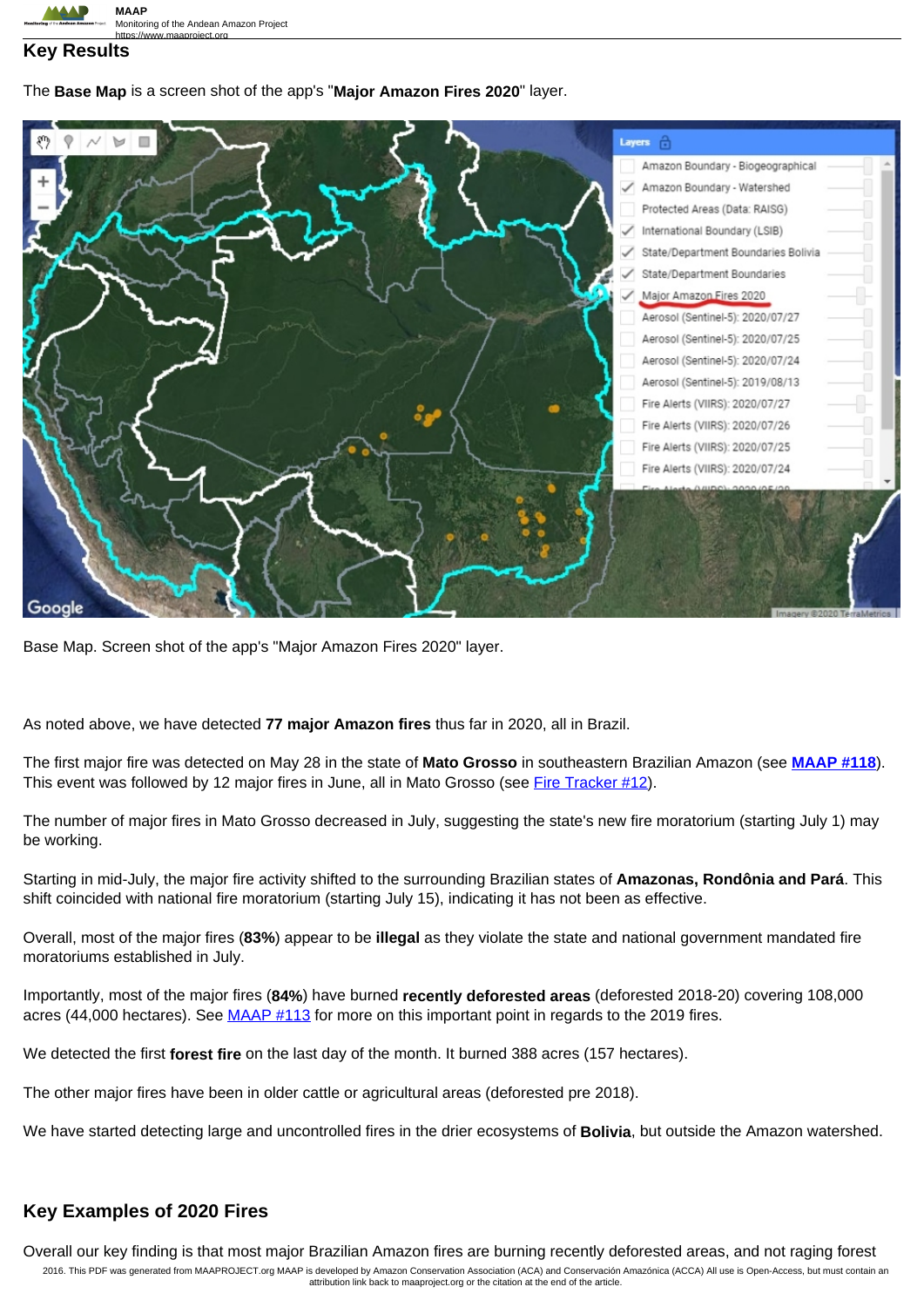

https://www.maaproject.org fires. Below is a series of four satellite images **time-lapse videos** showing examples of recent deforestation (2019) followed by a major 2020 fire burning lots of biomass that was detected by the app.

#### **Brazilian Amazon Fire #1, May 2020**

https://www.maaproject.org/wp-content/uploads/2020/07/maaproject.org-amazon-fire-tracker-2020-july-update-Brazil-1-timelapse.mp4

**Brazilian Amazon Fire #4, June 2020**

https://www.maaproject.org/wp-content/uploads/2020/07/maaproject.org-amazon-fire-tracker-2020-july-update-Brazil-4-timelapse.mp4

#### **Brazilian Amazon Fire #12, June 2020**

https://www.maaproject.org/wp-content/uploads/2020/06/maaproject.org-amazon-fire-tracker-2020-brazilfire-12-june-29-Brazil-12-series.mp4

#### **Brazilian Amazon Fire #18, July 2020**

https://www.maaproject.org/wp-content/uploads/2020/07/maaproject.org-amazon-fire-tracker-2020-july-update-Brazil-18-timelapse.mp4

**Brazilian Amazon Fire #54, July 2020**

https://www.maaproject.org/wp-content/uploads/2020/07/maaproject.org-amazon-fire-tracker-2020-july-update-Brazil-54.mp4

## **\*Notes and Methodology**

When fires burn, they emit gases and aerosols. A new satellite (Sentinel-5P from the European Space Agency) detects these **aerosol emissions**. Thus, the major feature of the app is detecting elevated aerosol emissions which in turn indicate the burning of large amounts of biomass. For example, the app distinguishes small fires clearing old fields (and burning little biomass) from larger fires burning recently deforested areas or standing forest (and burning lots of biomass).

We define "major fire" as one showing elevated aerosol emission levels on the app, thus indicating the burning of elevated levels of biomass. This typically translates to an aerosol index of >1 (or cyan-green to red on the app). To identify the exact source of the elevated emissions, we reduce the intensity of aerosol data in order to see the underlying terrestrial heat-based fire alerts. Typically for major fires, there is a large cluster of alerts. The major fires are then confirmed, and burn areas 2016. This PDF was generated from MAAPROJECT.org MAAP is developed by Amazon Conservation Association (ACA) and Conservación Amazónica (ACCA) All use is Open-Access, but must contain an<br>attribution link back to maaproject.